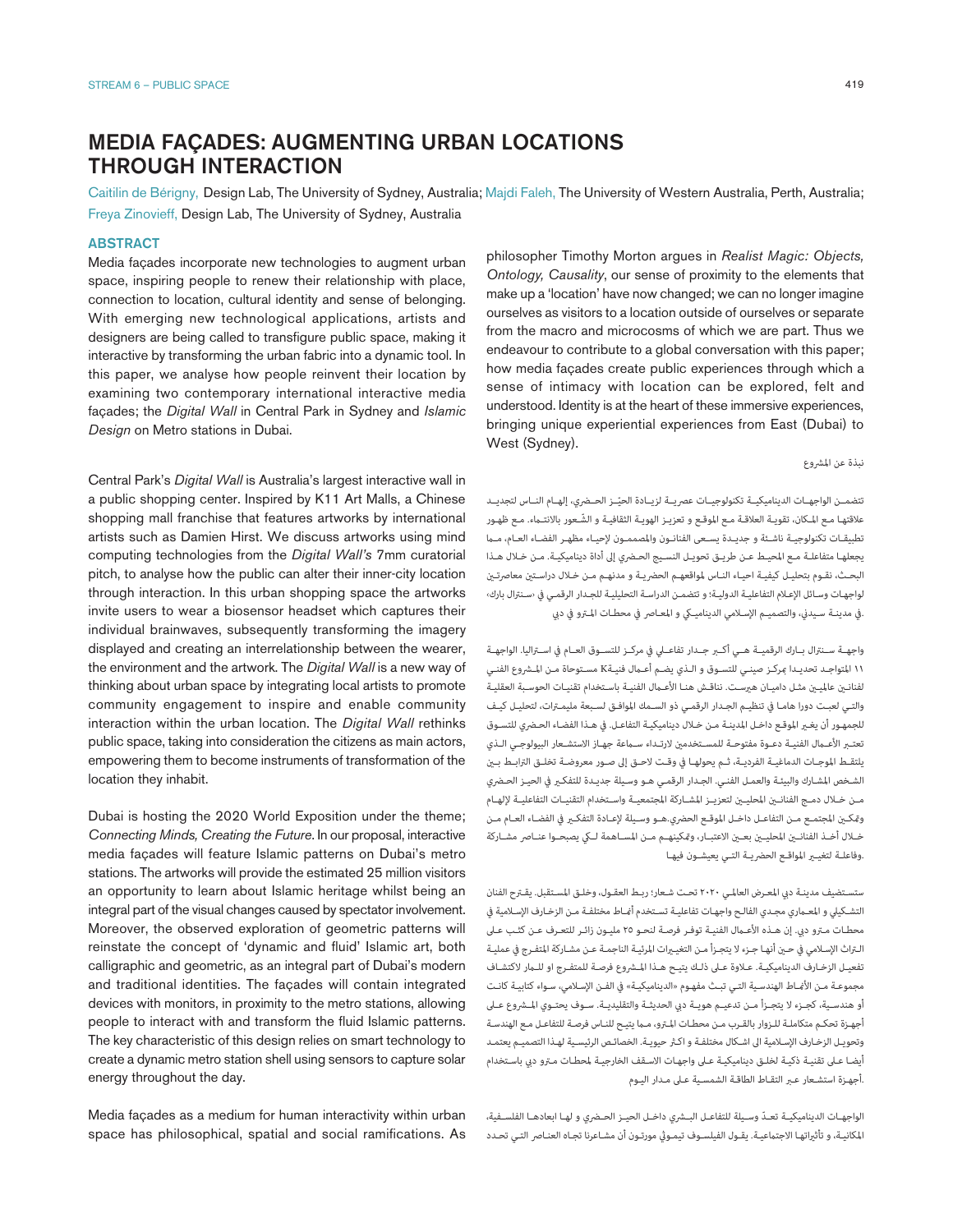املحيــط يف تغــّر متواصــل. مل يعــد بوســعنا أن نتخيــل أنفســنا كــزوار يف موقــع خــارج أنفســنا أو موقــع منفصـل عـن العـوامل املكـرة و العـوامل املصغـرة التـي نحـن جـزء منهـا. وبالتـايل فنحـن نسـعى مـن خـال هـذا البحـث إلى المسـاهمة في الحـوار العالمـي. هدفنـا التعريـف بالواجهـات الديناميكيـة في المعـمار المعـاصر مـن خـال وصـف التجـارب الشـعورية التـي تخلقهـا هاتـه العنـارص. الهويـة هـي جـزء ال يتجـزأ مـن هـذه .(التجـارب حيـث انهـا تجلـب الخـبرات التجريبيـة الفريـدة مـن الـشرق (دبي) إلى الغـرب (سـيدني

# INTRODUCTION:

Interactive environments are spaces where architecture and digital technologies collide. These spaces respond to visitors who interact with the technological devices contained therein, creating an immersive experience between the user and their environment. This participation creates a durable impression at the intersection of experience and expression.

In this paper, the authors discuss inventive new methods for augmenting urban space through the use of interactive technologies. We analyse two media façades, in Sydney and in Dubai and show how both examples inspire visitors to explore their locations through playful and imaginative means. Using these works as conduit, citizens become creative directors of their cities, altering, shaping, reforming and reimagining their urban space. The first façade we discuss is the *Mind Painting* project, which uses new technologies to directly translate the brainwaves of visitors into abstract digital paintings. The images are then displayed on Sydney's largest media façade, The *Digital Wall*. Levels of stress or relaxation outputted by visitors' brainwaves transform the images on the wall, creating an interactive environment where citizens can mould and reconstruct the space around them. The second façade we analyse is *IDENTITecture,* a curvilinear media façade that stretches across metro shells in Dubai, encouraging visitors to interact and engage with incandescent Islamic patterns and geometry. Media façades are the medium of connection between visitors and their location, allowing engaging interactive experiences, inspiring visitors to become artists using digital tools to transform their urban environment.

# Media Façades

Historically, the term 'media façade' is associated with the cutting edge of digital advertising and the animated screens of commercial districts such as The Strip in Las Vegas, Times Square and London's West End. However, the last decade has seen a triumph of architects, designers and artists utilising the increasing availability of cutting edge technology, to create a new urban phenomenon: Media Architecture or Mediatecture. Within this genre of urban design, the interactive media façade functions as both a physical and a conceptual form. It acts as an interface between the physical and the virtual, representing both the integration of architecture with new technology and the blurring of boundaries between the digital and the corporeal. Media façades superimpose the virtual space of electronic media onto urban space. This facilitates a framework within which citizens become woven into the urban fabric of the city, acting as part of an infinite loop of data, becoming both a receiver and a transmitter of information. Interactive media façades challenge the concept of what constitutes public space. [8]

The presence of the media façade changes the urban landscape so that citizens are inspired to reimagine their sense of belonging as they interact with their physical surroundings in new ways. [13] Media facades bring creativity into the public sphere and facilitate the communication of art to a cross section of society by directly involving the audience with interactive artworks. [6] Relationships to place become reinvigorated and renewed, the urban landscape becomes a playground for interactivity and those within it subsequently feel an increased ownership and responsibility towards their environment.

Interactive media façades exist at the intersection of architecture, art, design and human-computer interaction. It is within this sphere of trans disciplinary communication that notions of location and how we find beauty within it can be explored. The city might be evidenced on a map but what are the elements that make up our experience of place? How might our ideas about an urban location change were we to consider the parts of its sum as other types of whole? An urban location is composed of individual elements, such as bricks, glass and concrete, yet these do not compose the totality of its character. For instance, the concrete, asphalt and glass, of which the structure is invariably formed, contain sand, the composition of which reaches back millions of years and transcends many life forms; does this fact contribute to how we experience location?



Fig. 1. Central Park, 2014, Artist Interpretation, Central Park, Sydney, Australia, Digital Drawing © Frasers Property.

Research indicates that the design of urban space affects the psychological outlook of citizens. [2] Within the world of urban design and planning, there is an increasing importance, on the notion of an experience of 'beauty.' [7] While city planners argue the importance of aesthetic beauty, our expectations of what this means are evolving and we are currently seeing a shift in focus, towards the urban landscape being used as a tool for community experience, ecological sustainability and community interaction. Media facades facilitate blurring boundaries between physical and virtual space. Much as the geography of urban space provides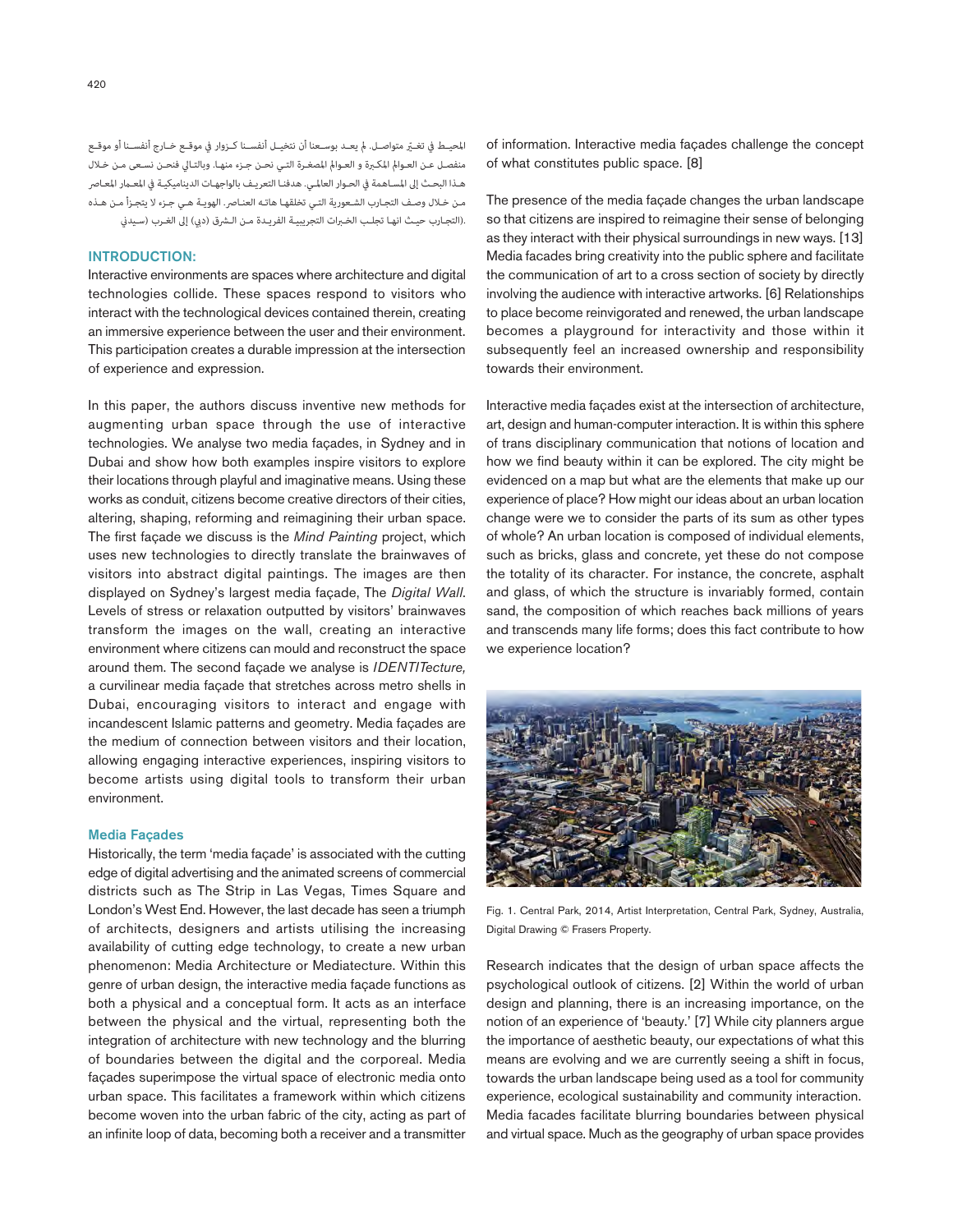a foundation for the interweaving of connections between different disciplines and modes of inquiry, virtual space provides a perpetual canvas on which the human mind can project unbounded imagination. Within this rift, of consciousness, of perception of self amongst physical surroundings, the thoughts and dreams an individual experiences can be cultivated and subsequently projected. Philosopher Timothy Morton reminds us of the potential of this dialogue between the real and the corporeal when he writes: "*What is uncanny and slightly frightening at times about beauty is that it can't be located, yet it appears to emerge in interactions between things. Beauty then is a kind of lie that is told of an object when it interacts with another object: a beautiful lie."* [3] Thus, it can be suggested that interactive media facades create an infinitely faceted experience of location, an open space within the city, on which individual and collective ideas about beauty can be projected.

## MEDIA FAÇADE, CENTRAL PARK, DIGITAL WALL

A global collaboration of architects and artists created Central Park, a new urban village, based on the concept of a 'Living Mall.' Sustainable features include a vertical garden (Fig.1) and the complex is situated among a plethora of art studio's and galleries. The galleries feature works by local and international artists, aiming to develop appreciation and audiences for artists in a public space. Visitor's witness art being made and can create their own transforming their urban location.

There is a 15 meter long façade in Central Park designed by internationally renowned light artist Bruce Ramus (Fig. 2) as a permanent installation, fusing art, technology and design. Showcasing curated creative content, it is curious, playful and rewards interaction with live sound and imagery.



Fig. 2. *Digital Wall* with Bruce Ramus and Caitilin de Bérigny, 2014, Central Park, Sydney, Australia, Digital Photography, Image © Nathaniel Fay.

#### Mind Painting Project

*Mind Painting* is an innovative, interactive project, which engages users to paint with their minds via live input from their brainwaves. New technologies are incorporated into the project, which enhances the urban space, by inviting people to transform, renew and alter their relationship with their location. Caitilin de Berigny and Bruce Ramus collaborated with Designer Renee Lance and technical innovation specialists James Cook and Jai Honeybrook-Carter from Sydney University, to facilitate the *Mind Painting*  project*,* for the 7mm Pitch. The 7mm pitch is a curated program, referring to the distance between each pixel that forms the façades. In her studio and along with her students from the Interaction Design and Electronic Arts program (Fig.3), de Berigny directed the creation of programming sketches, which allow users to input their brainwaves into individual NeuroSky MindWave headsets.

The NeuroSky MindWave measures and outputs the electroencephalogram (EEG). An EEG measures the electrical activity of the brain. Brain cells communicate with each other by producing tiny electrical signals, called impulses. An EEG measures this activity. The Mindwave measures alpha waves and beta waves, recording the attention and meditation levels of the user. The subsequent data, shaped by an individual's state of mind, is then translated into visual images and used to create abstract digital paintings which are displayed live on *The Digital Wall*.



Fig. 3. *Digital Wall*, Caitilin de Bérigny with students in the Interaction Design and Electronic Arts program, Sydney University, 2014, Central Park, Image © Jai Honeybrook-Carter.

As users states of mind transform the imagery for all to see, a genuine interaction and collaboration between the public and their location takes place. Moreover, the end result offers a unique opportunity to explore notions of what mind can mean, both in a visual and a philosophical sense.

Plants, creating a four-sided vertical garden, surround the outside of the architectural façades. Once inside, visitors are enclosed in large three-storey space, lit by a glass ceiling with running water. Swathes of plants line the surrounding architecture, climbing up the elevators, creating a lavish, green living landscape. It is within these lush surrounds and in view of the three storey high ceiling, rests the 15-metre long media façade. In front of the façade is an interactive kiosk, inviting users to sit and wear a headset entering into a relaxed meditative state. The *Mind Painting* project facilitates the transformation of the urban location, enabling users to become a part of the space. The space is transformed as users (re) present their unique mind states, creating digital paintings.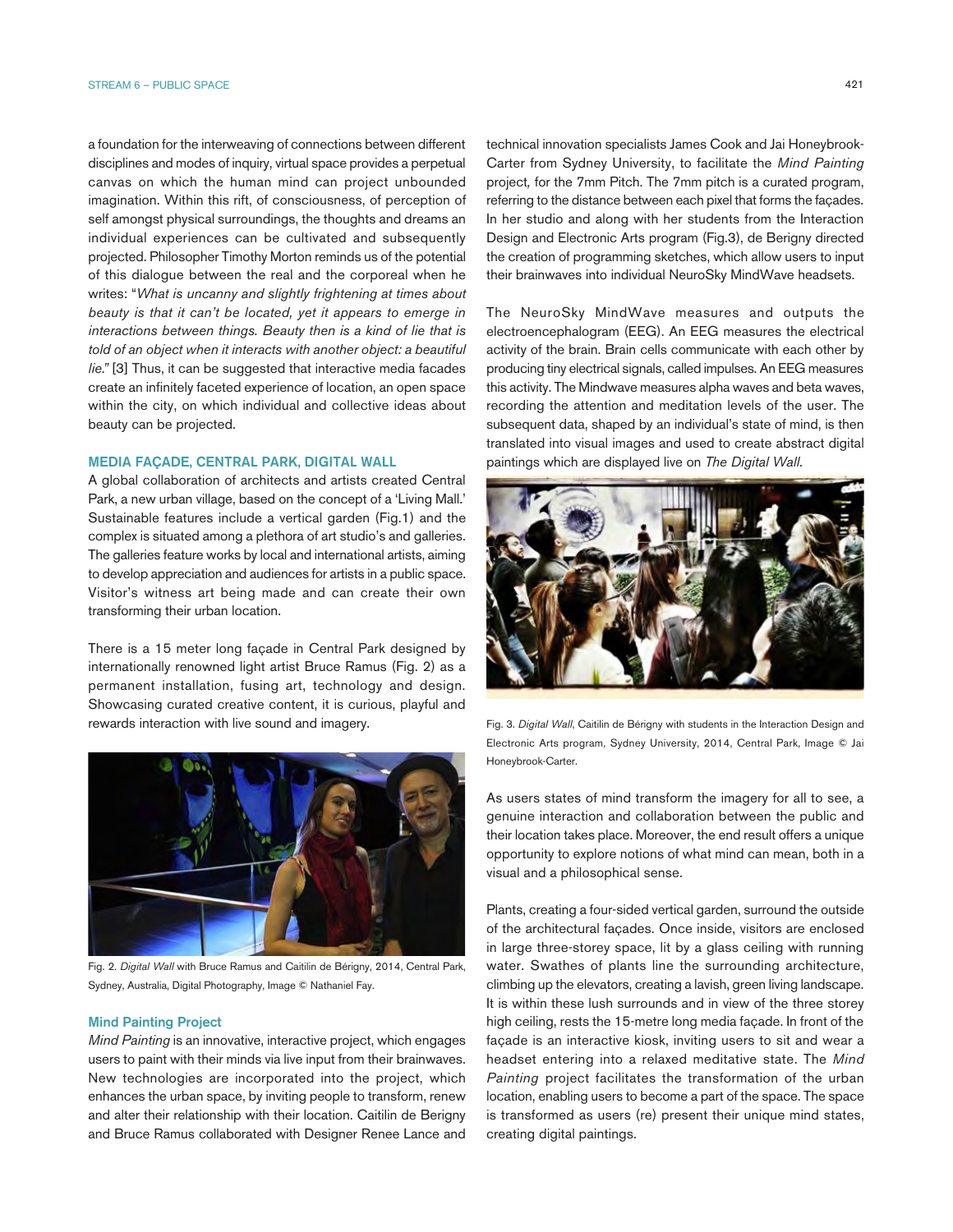The *Mind Painting* project transgresses the boundaries between the physical and the virtual. Thought becomes visual, mood becomes art, inside becomes outside. The project rearranges public space by playfully engaging the visitors to become actors, empowering them to become instruments of transformation of the location they inhabit. As philosopher Theodore Adorno wrote so succinctly: "*Beauty is an event in being, a sort of gap, a gentle slit. Beauty allows for a cognitive state that is noncoercive and profoundly nonviolent.*" [1] We propose that it is within this blurring of virtual and physical space that individuals can experience a type of profound beauty.



Fig. 4. Dubai JLT Metro Station, 2014, Majdi Faleh, Digital Photography, © Majdi Faleh.

# DUBAI METRO STATIONS: IDENTITECTURE

## Interactive Technologies and Islamic Geometry

Interactive architecture explores the fusion of technologies and virtual spaces, with tangible spatial experiences. Instead of defining an architectural finished product, this site becomes fluid. This flexible nature is illustrated in *IDENTITecture*. The experimental media façades *IDENTITecture*, developed by artist and architect Majdi Faleh, from the University of Western Australia, embeds new interactive and green technologies within Dubai's metro stations. *IDENTITecture* combines identity and architecture, challenging traditional, confined architecture as well as 'modern' and corporate. The video of the interaction can be found at: http:// vimeo.com/105527654

The cladding for *IDENTITecture* designed in Dubai, has highly insulated properties that reduce energy consumption. [10] *IDENTITecture* uses micro-sensors embedded into the cladding. The sensors use solar power. The patterns use different calligraphic and floral styles, when temperatures rise; the patterns change, becoming fluid (Fig. 7). When temperatures cool down, the patterns and composition become less fluid (Fig. 5). When trains approach the sensors detect movement, sending signals to the patterns, which change opacity from transparent to dark and start to become more fluid as the train is moving either towards the station or away from it (Fig. 6). Thus, different interactions occur depending on temperature and movement.

In *IDENTITecture,* users can modify patterns through a screen and a control system installed near the station. Through a computer that is installed on site, the users manage to modify the patterns and learn about their historical value. In the meanwhile, the patterns continue to flow in different directions depending on the movement of the train and the weather conditions. This device creates a highly rewarding interactive experience that offers a new way of exploring the intricacy of Islamic art. While many might imagine Islamic art to be an exclusive language, the complex geometries of which these patterns are formed, transcend traditional formal notions as they metamorphose. All citizens and visitors of Dubai become directly part of the perpetual renewal of *IDENTITecture'*s façades. The evolving and unfolding of its Islamic art becomes a symbol for all people; of the spiritual transcendence incited by experiences of beauty.



Fig. 5. Historic Islamic Pattern Applied on Dubai Metro Shells, 2014, Majdi Faleh, Digital Photography and Graphic Design, © Pattern: Hassan II Mosque, Morocco and Photo: Majdi Faleh.



Fig. 6. Islamic Interactive Patterns: The pattern's fluidity is influenced by the metro movement, 2014, Majdi Faleh, Digital Photography and Graphic Design, © Majdi Faleh.



Fig. 7. Islamic Interactive Patterns: Dubai Jumeirah Lakes Towers Metro Station, 2014, Majdi Faleh, Digital Photography and Graphic Design, © Majdi Faleh.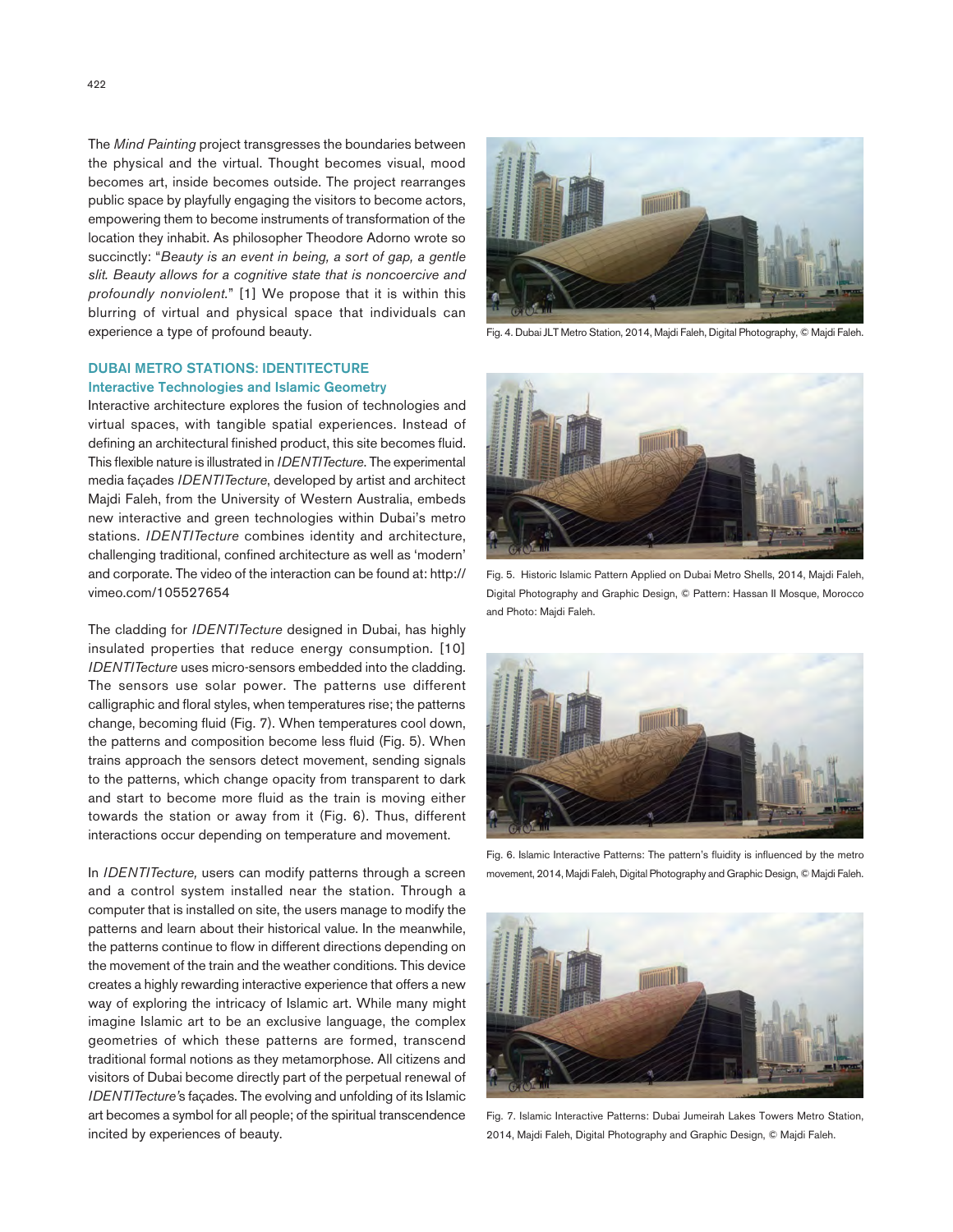## Reinvesting Identities: National, Islamic and Global - Case of Dubai

Throughout the world, cities are changing due to their diverse character and dynamics of their morphology and urban form. Diversity and urban expansion are buzzwords that planners, artists and architects emphasize in their debates. The expansion of urban spaces requires wide-ranging experiences for the inhabitants. Cities are not only places to occupy, use or sojourn, but are new platforms of interaction, information and creative thinking.

Writer Dominique Kalifa states in his thought provoking book *Crime and Culture in the XIX Century* that mass culture is a culture of the image. [4] The age of information and technology and the age of accelerated globalization require experiences that engage users. Postmodern societies are pushing immersive experiences through a new culture of 'screens,' whether mobile, television, computer or computer game' interfaces. These technologies are comprised of 'Meta Design': coding languages; communication pattern; cognitive sciences; spatial concepts and architecture. [11] Architecture must use new communication tools, creativity and technologies. Globalization brings programming, new technologies, performance and interaction into play. Multimedia technology specialist and curator Marco Mancuso states that: "*The changes I mean are those little multimedia sparks which have started to become part of the urban landscape surrounding us: digital screens set in frequently visited places (such as stations, squares and airports), interactive shopping windows, public projections and multimedia advertising billboards. Those elements are more and more discussed and arouse curiosity as much as the latest discoveries in the everpresent demotic.*" [12]

The progress of modern societies has created a new environment charged with objects, signs and interactions based on commercial or material exchanges. Neuro-marketing is invading our personal and public space. This concept is the use of neuro imagery techniques to identify cerebral mechanisms involved in the consumer's habits. The idea of stimulating the brain can be used to inspire people's connection with identity in urban spaces. Companies around the world have used this technique to study consumer product responses. [9]

The 'new' technological civilizations tend to overshadow the spiritual. Spirituality is part of the identity, identity transforms and builds history and thus history is needed for building an intrinsically sustainable and well-founded base for a future. Spirituality is needed in this context to revive geometric and intricate patterns of the past and to enhance the meaning of Islamic design identity. Interactive technologies, in general, have impacted our social spheres and changed them into more individual and distant environments. Through public art and installations, interactive spaces can potentially offer a different experience, where an interaction takes place between the viewer and what is viewed. The object can respond to the presence of a body or to an electronic device. At every level, it encourages us to leave our small spheres and interact with the social group. Interaction also provides tenable and remarkable solutions for the workplace and the urban space. [5] The spiritual connection with the other enhances the interactive experience through technologies and establishes an equal environment for all users.

### CONCLUSION AND FUTURE WORK

A crucial aspect of interactive architecture is the use of urban interactive media facades. The surface of buildings become a site to communicate audiovisual content, adding character to the building and urban location. Interactive surfaces are an indication of the transformation of the meaning and identity of place in the digital age. The evolution of interactive media façade technologies transcends limits of design, gathering architecture, design and interaction together. Multiple flows of technologies facilitate new ways of interacting with urban locations. To meet global markets identities in architecture and design are constantly shifting. The emergence of new systems of media facades, codification and motion sensors promotes new identities connecting the public to location, place and sense of belonging like never before.

#### REFERENCES

- 1. Theodor W. Adorno, *Aesthetic Theory* (Minneapolis: University of Minnesota Press, 1998), 245-246.
- 2. Elizabeth Ellsworth, *Places of Learning. Media Architecture Pedagogy* (London: Routledge, 2005).
- 3. Timothy Morton, *Realist Magic: Objects, Ontology, Causality* (Ann Arbor: MPublishing, University of Michigan Library, Open Humanities Press, 2013), 11.
- 4. Dominique Kalifa, *Crime et culture au XIXe siècle*, (Paris: Perrin, 2005), 10-12.
- 5. Lucy Bullivant and Helen Castle, *4D Space: Interactive Architecture* (Chichester: Wiley-Academy, 2005), 4.
- 6. Christa Sommerer, Laurent Mignonneau and Lakhmi C.Jain, *The Art and Science of Interface and Interaction Design* (Springer-Verlag Berlin Heidelberg, 2008), 1-14.
- 7. Elizabeth K. Meyer, "Sustaining beauty. The performance of appearance," *Journal of Landscape Architecture,* Vol.03, No. 1, accessed September 20, 2014, http://www.tandfonline.com/doi/ab s/10.1080/18626033.2008.9723392#.VCpjYvmSySo.
- 8. Christiane Paul, Digital Art/Public Art: "Governance and Agency in the Networked Commons," *The Art and Science of Interface and Interaction Design,* Vol.01, accessed on September 20, 2014 http:// firstmonday.org/ojs/index.php/fm/article/view/1616/1531.
- 9. Natasha Singer, "Making Ads That Whisper to the Brain," *New York Times*, November 13, 2010, accessed September 20, 2014, http:// www.nytimes.com/2010/11/14/business/14stream.html? r=0
- 10. Go green website, "Dubai Metro: Sustainable Design," accessed September 16, 2014, http://www.go-green.ae/greenstory\_view. php?storyid=793.
- 11. Lab [au] "Laboratory for Architecture and Urbanism (2011)," accessed August 27, 2014, http://lab-au.com/.
- 12. Marco Mancuso, "DIGICULT: Digital Art, Design and Culture,"